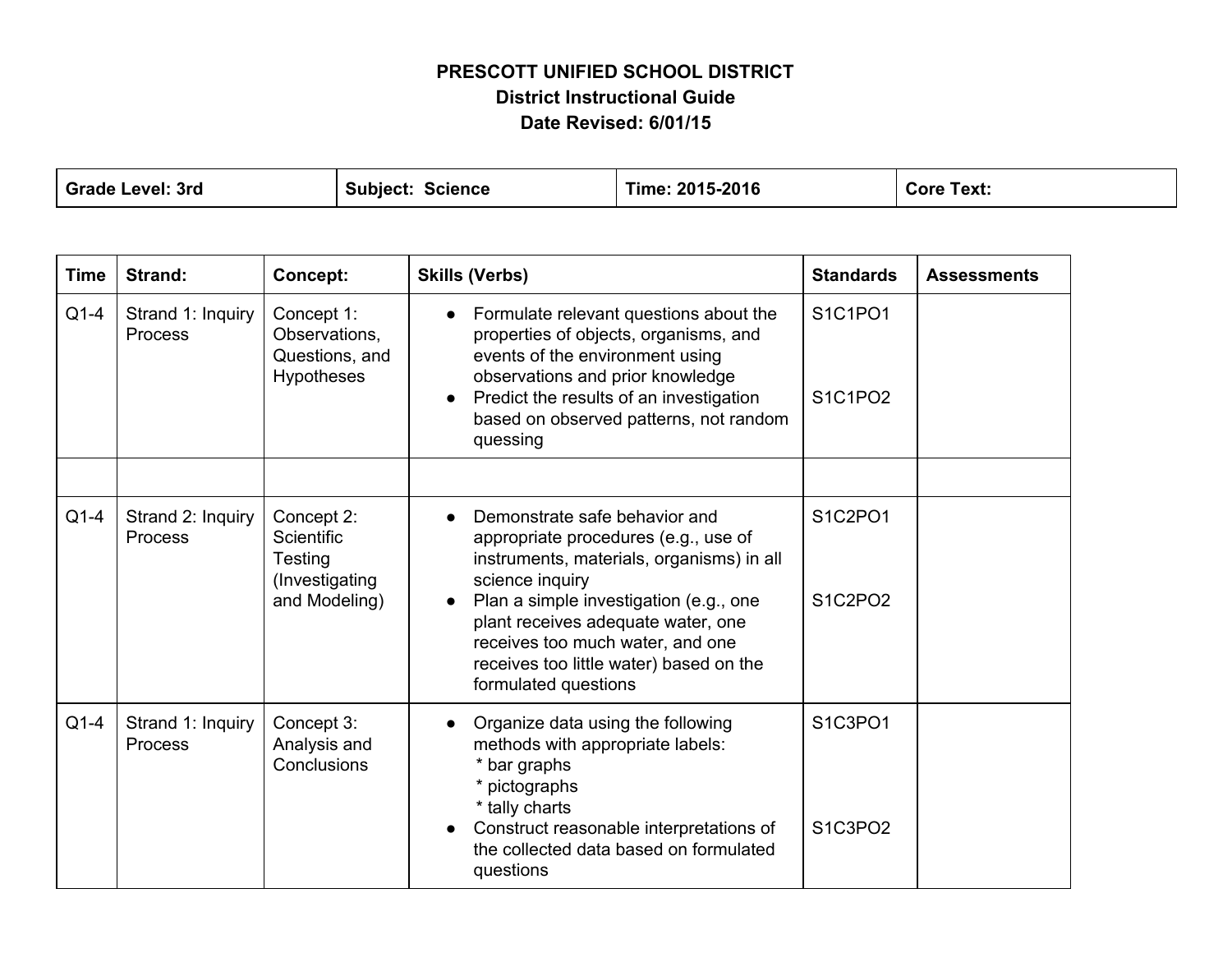# **PRESCOTT UNIFIED SCHOOL DISTRICT**

## **District Instructional Guide**

## **Date Revised: 6/01/15**

|                |                                     |                                               | Compare the results of the investigation<br>to predictions made prior to the<br>investigation<br>Generate questions for possible future<br>investigations based on the conclusions<br>of the investigation                               | S1C3PO3<br>S1C3PO4<br>S1C3PO5 |  |
|----------------|-------------------------------------|-----------------------------------------------|------------------------------------------------------------------------------------------------------------------------------------------------------------------------------------------------------------------------------------------|-------------------------------|--|
| $Q1-4$         | Strand 1: Inquiry<br><b>Process</b> | Concept 4:<br>Communication                   | Communicate investigations and<br>explanations using evidence and<br>appropriate terminology<br>Describe an investigation in ways that<br>enable others to repeat it                                                                     | S1C4PO1<br>S1C4PO2            |  |
|                |                                     |                                               | Communicate with other groups to<br>describe the results of an investigation                                                                                                                                                             | S1C4PO3                       |  |
| Q <sub>1</sub> | Strand 4: Life<br>Science           | Concept 1:<br>Characteristics<br>of Organisms | Describe the function of the following<br>plant structures:<br>* roots - absorb nutrients<br>* stems - provide support<br>* leaves - synthesize food<br>* flowers - attract pollinators and produce<br>seeds for reproduction            | S4C1PO1                       |  |
| Q <sub>1</sub> | Strand 4: Life<br>Science           | Concept 2: Life<br>Cycles                     | Compare life cycles of various plants<br>(e.g., conifers, flowering plants, ferns)<br>Explain how growth, death, and decay<br>are part of the plant life cycle                                                                           | S4C2PO1<br>S4C2PO2            |  |
| Q <sub>1</sub> | Strand 4: Life<br>Science           | Concept 3:<br>Organisms and<br>Environments   | Identify the living and nonliving<br>components of an ecosystem<br>Examine an ecosystem to identify<br>microscopic and macroscopic organisms<br>Explain the interrelationships among<br>plants and animals in different<br>environments: | S4C3PO1<br>S4C3PO2<br>S4C3PO3 |  |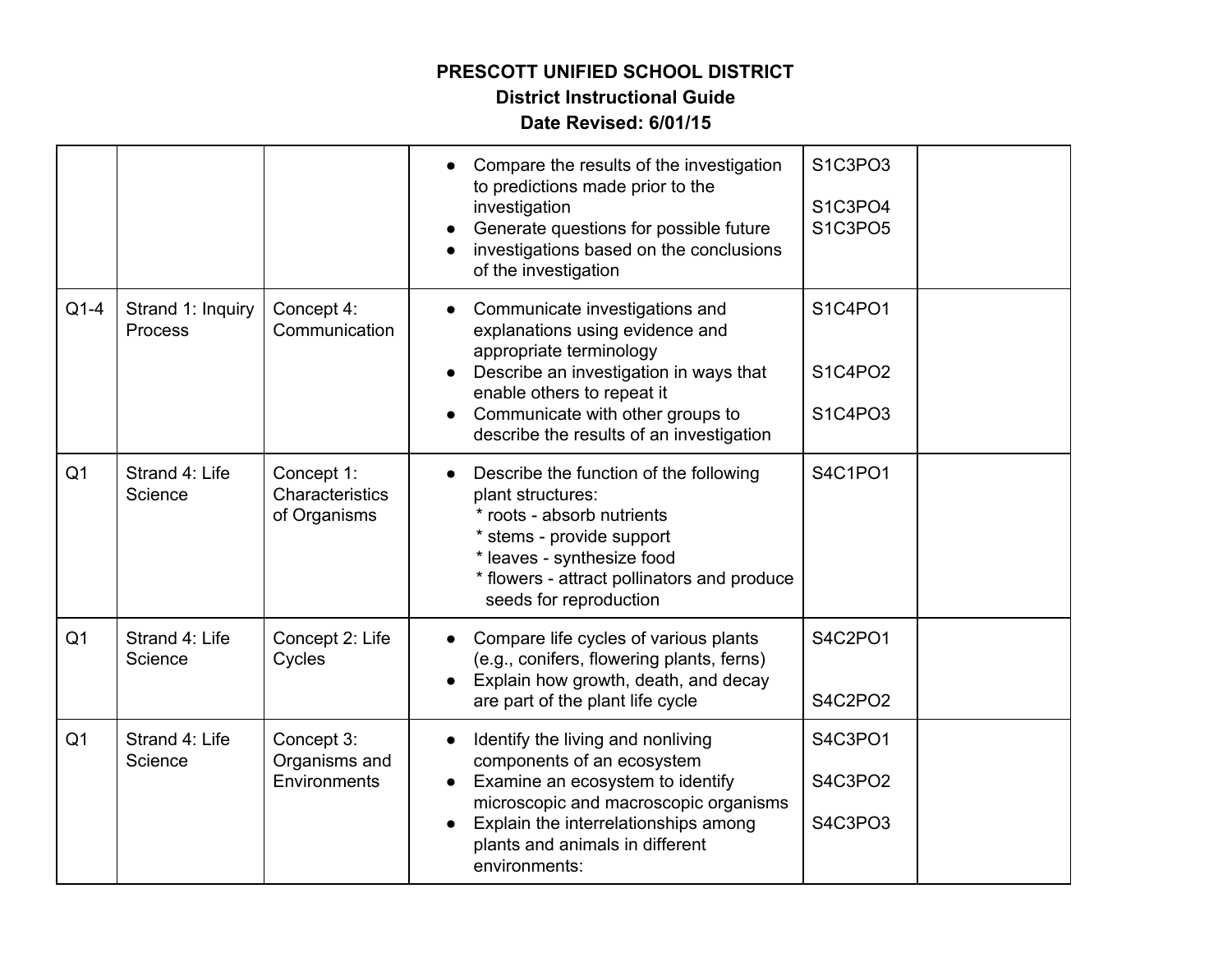## **PRESCOTT UNIFIED SCHOOL DISTRICT District Instructional Guide**

#### **Date Revised: 6/01/15**

|                |                                         |                                                                | * producers - plants<br>* consumers - animals<br>* decomposers - fungi, insects, bacteria<br>Describe how plants and animals cause<br>change in their environment<br>Describe how environmental factors<br>(e.g., soil composition, range of<br>temperature, quantity and quality of light<br>or water) in the ecosystem may affect a<br>member organism's ability to grow,<br>reproduce, and thrive | S4C3PO4<br>S4C3PO5            |  |
|----------------|-----------------------------------------|----------------------------------------------------------------|------------------------------------------------------------------------------------------------------------------------------------------------------------------------------------------------------------------------------------------------------------------------------------------------------------------------------------------------------------------------------------------------------|-------------------------------|--|
| Q <sub>1</sub> | Strand 4: Life<br>Science               | Concept 4:<br>Diversity,<br>Adaptation, and<br><b>Behavior</b> | Describe Identify adaptations of plants<br>and animals that allow them to live in<br>specific environments<br>Describe ways that species adapt when<br>introduced into new environments<br>Cite examples of how a species' inability<br>to adapt to changing conditions in the<br>ecosystem led to the extinction of that<br>species                                                                 | S4C4PO1<br>S4C4PO2<br>S4C4PO3 |  |
|                |                                         |                                                                |                                                                                                                                                                                                                                                                                                                                                                                                      |                               |  |
| Q2             | Strand 6: Earth<br>and Space<br>Science | Concept 1:<br>Properties of<br><b>Earth Materials</b>          | Identify the layers of the Earth:<br>* crust<br>* mantle<br>* core                                                                                                                                                                                                                                                                                                                                   | <b>S6C1PO1</b>                |  |
|                |                                         |                                                                | Describe the different types of rocks and<br>how they are formed:<br>* metamorphic<br>* igneous<br>* sedimentary                                                                                                                                                                                                                                                                                     | S6C1PO2                       |  |
|                |                                         |                                                                | Classify rocks based on the following                                                                                                                                                                                                                                                                                                                                                                | S6C1PO3                       |  |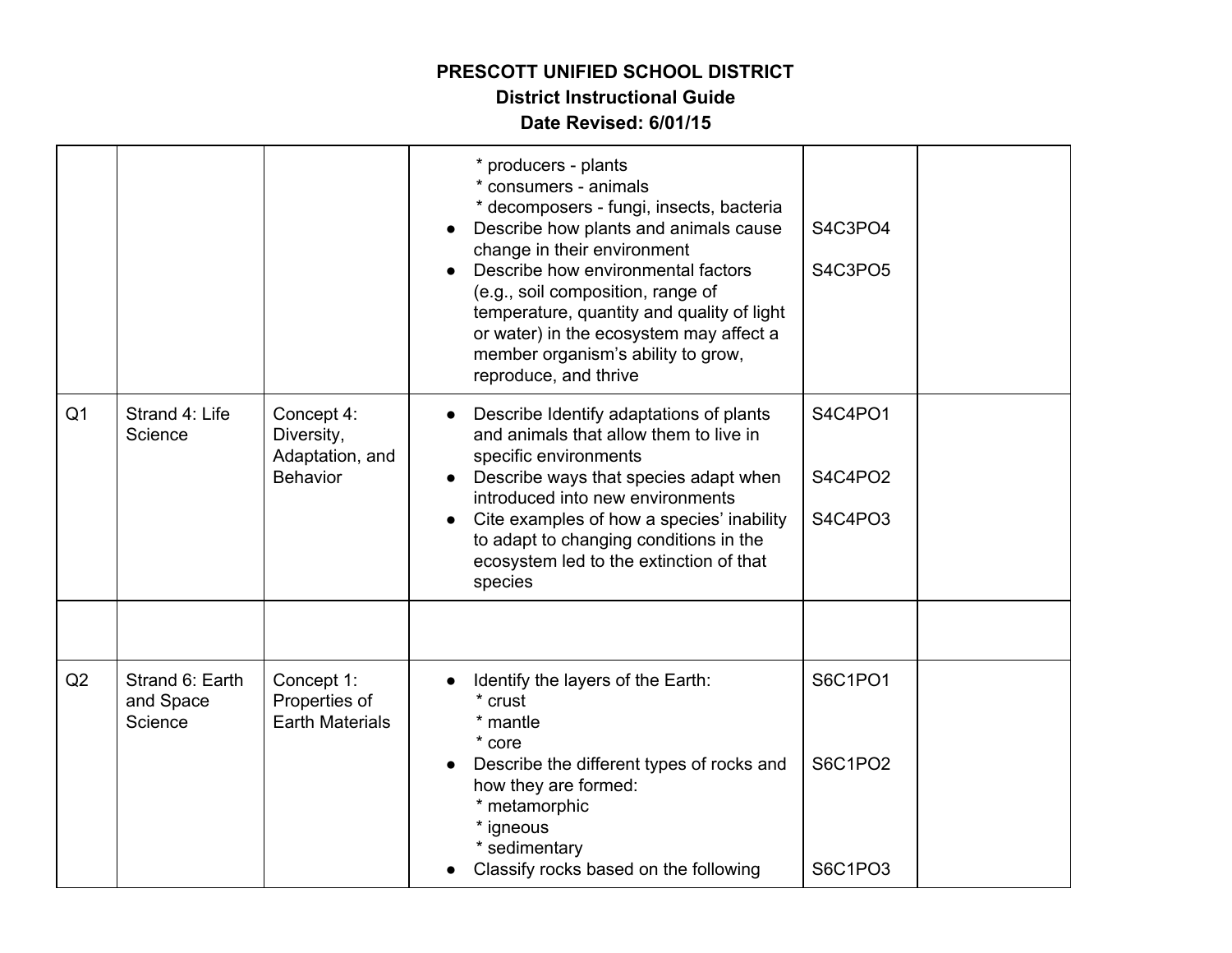## **PRESCOTT UNIFIED SCHOOL DISTRICT**

#### **District Instructional Guide**

#### **Date Revised: 6/01/15**

|                |                                                                   |                                          | physical properties:<br>* color<br>* texture<br>Describe fossils as a record of past life<br>forms<br>Describe how fossils are formed<br>Describe ways humans used Earth<br>materials (e.g., fuel, building materials,<br>growing food)                                                                         | S6C1PO4<br>S6C1PO5<br>S6C1PO6 |  |
|----------------|-------------------------------------------------------------------|------------------------------------------|-----------------------------------------------------------------------------------------------------------------------------------------------------------------------------------------------------------------------------------------------------------------------------------------------------------------|-------------------------------|--|
| Q2             | Strand 3:<br>Science in<br>Personal and<br>Social<br>Perspectives | Concept 1:<br>Changes in<br>Environments | Describe the major factors that could<br>impact a human population (e.g., famine,<br>drought, disease, improved<br>transportation, medical breakthroughs)<br>Describe the beneficial and harmful<br>impacts of natural and human activities<br>on the environment (e.g., forest fires,<br>flooding, pesticides) | S3C1PO1<br>S3C1PO2            |  |
| Q <sub>3</sub> | Strand 5:<br>Physical<br>Science                                  | Concept 3:<br>Energy and<br>Magnetism    | Demonstrate that light can be:<br>* reflected (with mirrors)<br>* refracted (with prisms)<br>* absorbed (by dark surfaces)<br>Describe how light behaves on striking<br>objects that are:<br>* transparent (clear plastic)<br>* translucent (waxed paper)<br>* opaque (cardboard)                               | S5C3PO1<br>S5C3PO2            |  |
|                |                                                                   |                                          | Demonstrate that vibrating objects<br>produce sound<br>Demonstrate that the pitch of a sound<br>depends on the rate of the vibration (e.g.,<br>a long rubber band has a lower pitch<br>than a short pitch)                                                                                                      | S5C3PO3<br>S5C3PO4            |  |